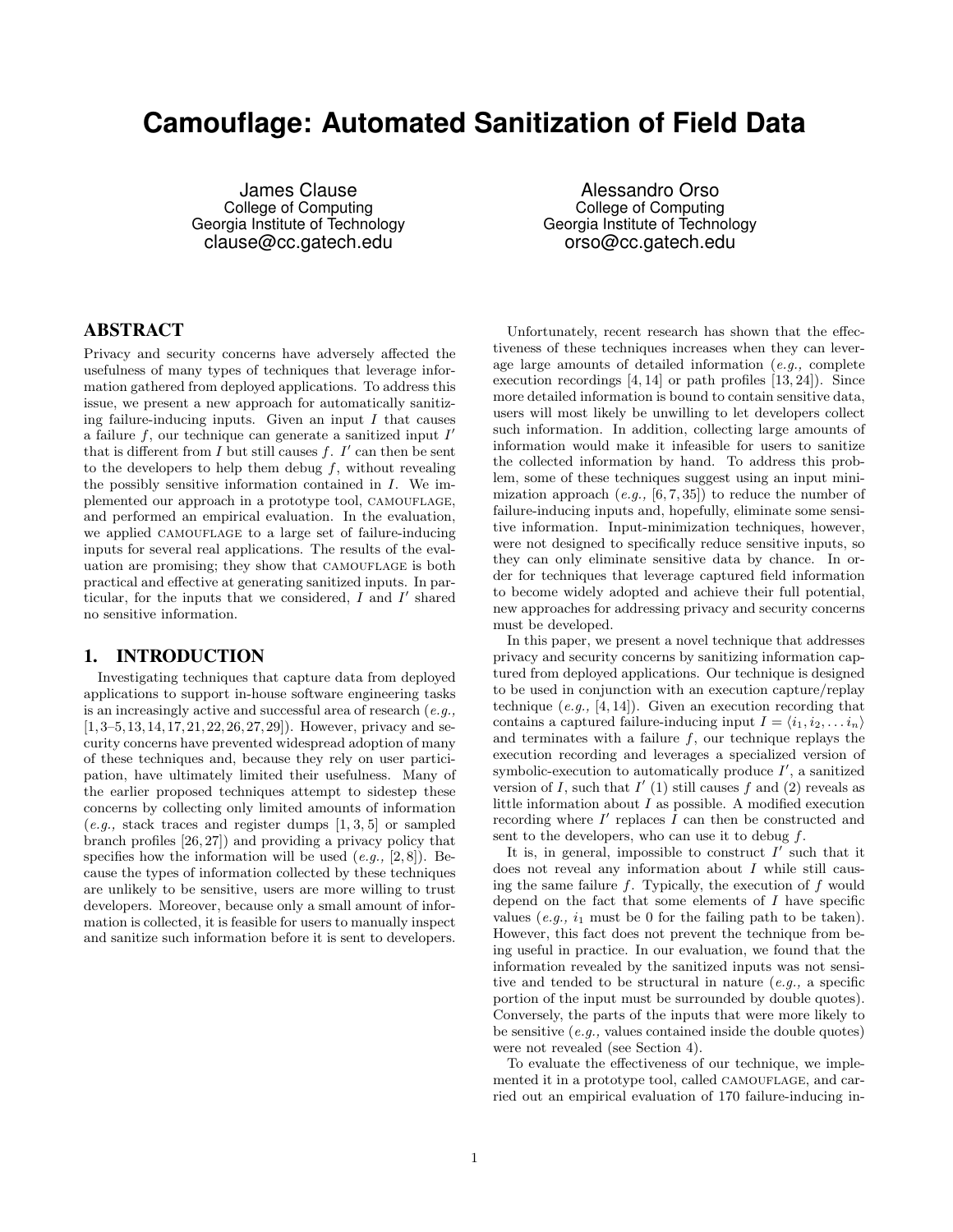puts for several real applications. In the evaluation, we investigated three research questions that are concerned with the feasibility, strength, and effectiveness of the approach. The results of the evaluation show that: (1) our approach is feasible in that, for each input that we considered, camouflage generated, in a matter of minutes, a sanitized version that reproduced the original failure; (2) the percentage of information revealed by the sanitized inputs ranged from  $\approx 60\%$  (in the worst case) to  $\approx 2\%$  (in the best case); and (3) even in the worst case, the sanitized inputs were unlikely to reveal sensitive information and could have been safely sent to developers. Although still preliminary, these results are promising and show that our approach can be both efficient and effective at sanitizing inputs that cause failures in real applications.

The contributions of this paper are:

- A novel technique for automatically generating sanitized versions of failure-inducing inputs.
- A prototype tool that implements our technique for Java applications.
- An extensive empirical study that demonstrates the feasibility and effectiveness of our technique.

The remainder of this paper is organized as follows: Section 2 provides an example that we used to motivate our technique. Section 3 describes our technique in detail. Section 4 presents our empirical evaluation. Section 5 presents related work and Section 6 presents our conclusions and possible future work.

#### 2. MOTIVATING EXAMPLE

In this section, we provide an example that will be used in the remainder of the paper to illustrate our technique. Figure 1 shows the code for the example, which is an excerpt from a credit card processing utility that accepts Visa, American Express, and Discover credit cards. The program reads from the command line the credit card number to be processed and passes it to isValidCardNumber, which checks whether the provided number is valid using the Luhn formula (a simple checksumming algorithm). If the credit card number is valid, the program invokes processCard, which determines the type of the credit card number  $(i.e., Visa,$ American Express, or Discover) by checking the number's prefix and processes the card accordingly.

Function processCard contains a fault that can cause the credit card processing utility to incorrectly handle certain credit card numbers. On October 1, 2006, Discover's prefix was changed from "650" to "65". Because line 20 of processCard was not updated to reflect this change, valid Discover card numbers that start with "65[1–9]", such as 6521 1065 6000 0061,<sup>1</sup> are not correctly processed and would cause an UnknownCardType exception to be thrown.

Although this program and fault are relatively simple to understand, failures caused by this fault are good examples of the type of scenario that our technique targets, for two reasons. First, such failures directly involve sensitive information (credit card numbers, in this case), which means that users would likely be unwilling to provide developers

```
 boolean isValidCardNumber(String ccn) {
  1. if(ccn.length() != 16) return false; 
 2. int sum = 0;
  3. boolean alternate = false;
 4. int i = \text{ccn.length}() - 1;
 5. for (; i >= 0; i--) {
 6. int n = mapChar(ccn.charAt(i)); 7. if (alternate) {
 8. n * = 2;9. if (n > 9) n = (n % 10) + 1;
10. }
11. sum += n;
12. alternate = !alternate;
13. }
14. return (sum % 10 = 0; }
    void processCard(String ccn) {
15. if(ccn.startsWith("4"))<br>16. //process_Visa
       //process Visa
17. else if(ccn.startsWith("34") 
18. || ccn.startsWith("37"))
19. //process American Express<br>20. else if(ccn.startsWith("650"
20. else if(ccn.startsWith("650"))<br>21. //process Discover
       //process Discover
22. else
23. throw new UnknownCardType(ccn):
    }
    int mapChar(char c) {
24. return (c = 0' 88 c = 9') ? c - 0' : c - 1/4 + 10;
    }
void main(String[] args) {<br>25. if(isValidCardNumber(args
     if(isValidCardNumber(args[0]))
26. processCard(args[0]);
 }
```
Figure 1: Code excerpt for our motivating example.

with the specific input that triggered the fault. Second, it would be difficult for commonly used approaches to provide a sanitized version of the input that still triggers the fault. In particular, input-minimization techniques would be likely to fail. Minimization techniques that attempt to find a subset of the inputs that causes the same failure, such as ddmin [35] or delta [6], will be unsuccessful because a valid credit card number must have 16 digits, so no minimization would be possible. Minimization techniques that perform alphabet normalization by substituting some portions of the input with a "don't care" value  $(e.g., \text{ tmin } [7])$  would also likely fail, as most inputs generated in this manner will not satisfy the Luhn formula. Even constructing sanitized inputs by hand would be quite difficult, due to the difficulty of generating inputs that pass the Luhn check.

## 3. AUTOMATIC SANITIZATION

Before discussing the details of our approach, we use Figure 2 to illustrate, intuitively, the goal of the approach and the context in which it operates. Given a program  $P$  with input domain ID, a failure f, and an input  $I \in ID$  that causes f, there is in general a subset of the input domain,  $\mathbb{I}_f \subseteq ID$ , such that every input in  $\mathbb{I}_f$  causes  $f^2$ . In general, identifying  $\mathbb{I}_f$  is impossible due to computability issues. However, under some assumptions that we discuss in Section 3.3, it is possible to identify a subset of  $\mathbb{I}_f$ , such that every input in this subset follows the same path as  $I$  and causes  $f$ .

To compute this subset, our approach uses a specialized version of symbolic execution [25]. Symbolic execution tech-

<sup>1</sup>Obviously, all credit card numbers used in this paper are presented for informational purposes only and should not be used in any other way.

<sup>&</sup>lt;sup>2</sup>Note that this includes the extreme (and rare) case in which  $\mathbb{I}_f$  is a singleton whose only element is I.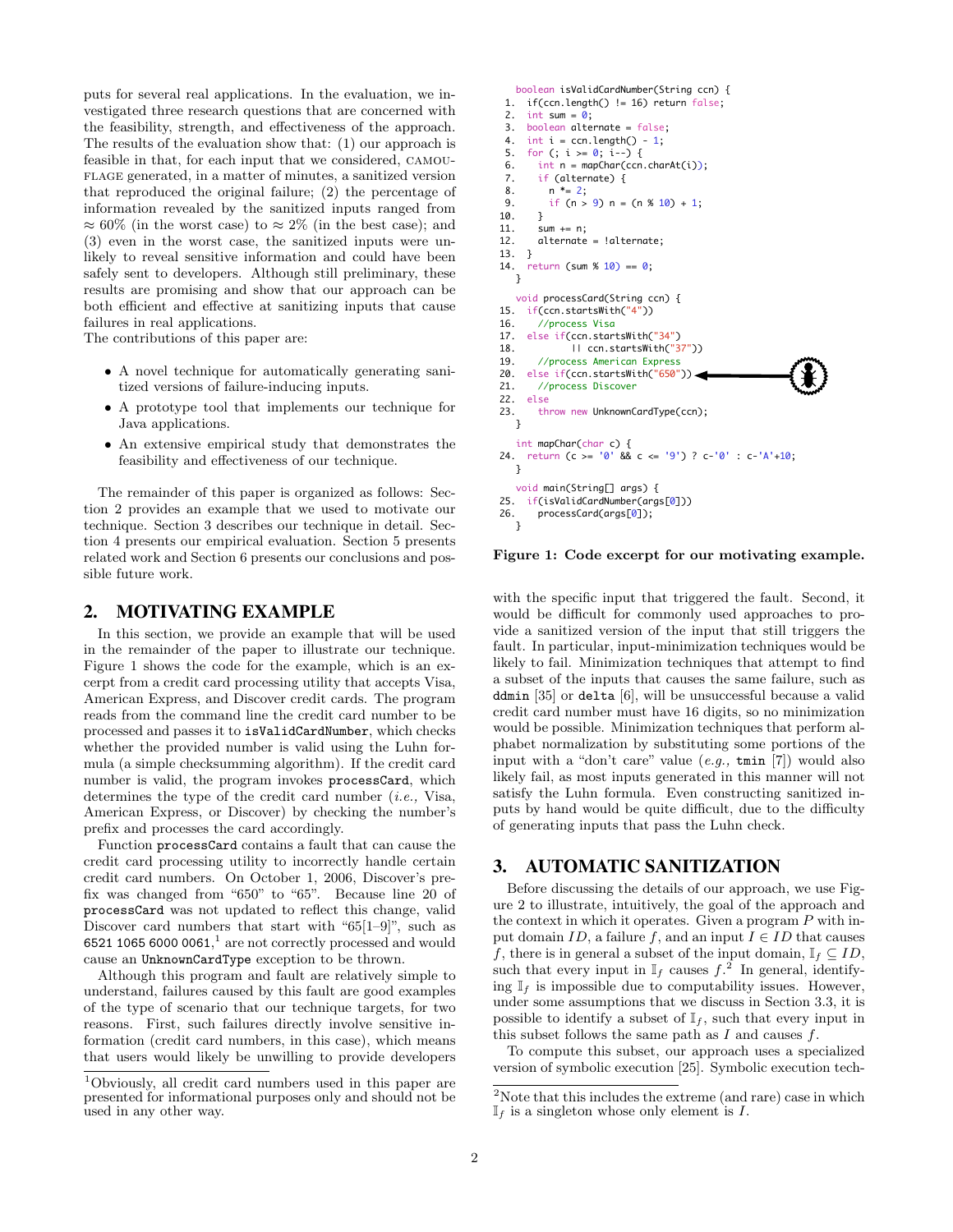

Figure 2: Intuitive view of a program domain.

niques execute a program using symbolic inputs so that, at each point in the computation, the state is expressed as a function of the input, and the conditions on the input for reaching the current location  $l$  are expressed as a conjunction of constraints called a path condition.

In our approach, we leverage this characteristic of symbolic execution to identify, given a specific input  $I$ , a subdomain of ID whose elements are inputs that cause the program to follow the same path as I. More precisely, our technique performs symbolic execution along the specific path of execution  $p$  caused by  $I$ ; when failure  $f$  occurs at location l, the computed path condition,  $\phi$ , identifies exactly the subdomain that we are looking for—the set of all inputs, including  $I$ , that cause  $p$  to be executed and  $f$  to occur at l. We call this set  $\mathbb{I}_{\phi}$ . (Note that, in general, the fact that an input satisfies  $\phi$  does not necessarily imply that such input will follow the same path as  $I$  or, if it does, cause  $f$ . However, this tends to be the case in most situations, as we discuss in detail in Section 3.3.)

After computing  $\phi$ , our approach generates a sanitized input  $I'$  by identifying a satisfying assignment for  $\phi$  that is different from *I*. To do this, it leverages a solver for Satisfiability Modulo Theories  $(i.e., a constraint solver)$ , which, intuitively, chooses I' by selecting an input from  $\mathbb{I}_{\phi} - I$ .

The strength of our approach *(i.e.,* how well it prevents information about  $I$  from being revealed) depends on two related aspects. First, the solution identified by the solver,  $I'$ , must be independent from  $I$ . We expect this assumption to be always satisfied, as the solver knows nothing about  $\cal I$ when it solves  $\phi$ . Moreover, most constraint solvers utilize some randomness in their search heuristics, so the selection of  $I'$  can be safely considered pseudo-random. Second, the subdomain identified by  $\phi$ ,  $\mathbb{I}_{\phi}$ , must be large enough to guarantee that an enumeration of the domain is impractical in a reasonable amount of time. (Because  $\phi$  can be derived from  $I'$ , just as it is derived from  $I$ , a trivially small domain allows for easily recovering  $I$ , which defeats the purpose of the technique.)

To strengthen our approach, particularly with respect to the second aspect, our approach specializes symbolic execution for our context of use by introducing path condition relaxation. Path condition relaxation is a suite of optimizations to basic symbolic execution that specialize constraint generation so as to increase the size of  $\mathbb{I}_{\phi}$ . Intuitively, path condition relaxation loosens overly restrictive constraints, thus allowing for a larger number of solutions, which increases the strength of the approach.

In the rest of this section, we discuss in detail how our technique performs symbolic execution and path condition relaxation.

#### **Path condition:**

```
; constraints from mapChar
ccn[0] ≥ '0' ∧ ccn[0] ≤ '9' ∧
...
ccn[15] ≥ '0' ∧ ccn[15] ≤ '9' ∧
; constraints from isValidCardNumber
((ccn[0] - '0') * 2) > 9 ∧ ((ccn[2] - '0') * 2) ≤ 9 ∧
((ccn[4] - '0') * 2) ≤ 9 ∧ ((ccn[6] - '0') * 2) > 9 ∧
((ccn[8] - '0') * 2) > 9 ∧ ((ccn[10] - '0') * 2) ≤ 9 ∧
((ccn[12] - '0') * 2) ≤ 9 ∧ ((ccn[14] - '0') * 2) > 9 ∧
(((((ccn[0] - '0') * 2) * 10) + 1) + ((ccn[1] - '0') + ((ccn[2]- '0') * 2) + ((ccn[3] - '0') + (((ccn[4] - '0') * 2) + ((ccn[5]<br>- '0') + ((((ccn[6] - '0') * 2) % 10) + 1) + ((ccn[7] - '0') + (((ccn[2]<br>(((((ccn[8] - '0') * 2) % 10) + 1) + ((ccn[9] - '0') + ((ccn[10]
- '0') * 2) + ((ccn[11] - '0') + (((ccn[12] - '0') * 2) + 
((ccn[13] - '0') + (((((ccn[14] - '0') * 2) % 10) + 1) + (ccn[15] 
  - '0')))))))))))))))) % 10) = 0 ∧
; constraints from processCard
ccn[0] ≠ '4' ∧
ccn[0] ≠ '3' ∧
ccn[0] = '6' ∧ ccn[1] = '5' ∧ ccn[2] \neq '0'
Original input: 
Sanitized input: 6521 1065 6000 0061
                                          6510 2556 8418 3585
```
Figure 3: Path condition and sanitized input generated when the code in Figure 1 is run with 6521 1065 6000 0061 as input.

#### 3.1 Symbolic Execution

As we mentioned in the previous section, our technique performs symbolic execution in parallel with a concrete execution, which is similar to what other recent techniques do (e.g., DART [19], CUTE [30], EXE [11], and KLEE [10]). In our case, symbolic execution follows the path corresponding to a given failure-inducing input  $I$  rather than an arbitrary input chosen by the technique. In addition, our approach is only concerned with re-executing a specific, known to be feasible, path p (rather than exploring multiple, possibly infeasible paths), which helps the scalability of our approach.

To generate path conditions, our technique associates a symbolic variable  $v_k$  with every element of I and maintains a mapping from each symbolic variable to the location of the associated element  $(e.g., the first character of the first)$ command line argument or the  $i^{th}$  character of a particular file). For our example in Figure 1, for instance, each character of the command line argument would be associated with a unique symbolic variable:  $i_0$  is associated with  $v_0$ , which is mapped to the first character of the first argument;  $i_1$  is associated with  $v_1$ , which is mapped to the second character of the first argument; and so on. The mapping between variables and locations is used to generate  $I'$  from the solution provided by the constraint solver.

As the program executes, program statements are interpreted, and their effect determines (1) the symbolic state of the program, expressed in terms of the symbolic variables, and (2) the current path condition. As an example of a symbolic state, consider two subsequent instructions S1:  $x = i + (i - 5)$  and S2:  $y = x * 2$  where i is associated with a symbolic expression  $e$  and  $j$  is associated with symbolic variable  $v_1$ ; the value of y in the symbolic state after  $S2$ 's execution would be the symbolic expression " $(e+(v_1-5))*2$ ".

Like traditional symbolic execution, our technique constructs path conditions incrementally, by appending a new constraint to the current path condition every time a predicate that depends on the symbolic state is executed  $(i.e.,$ every time a predicate uses one or more values that have an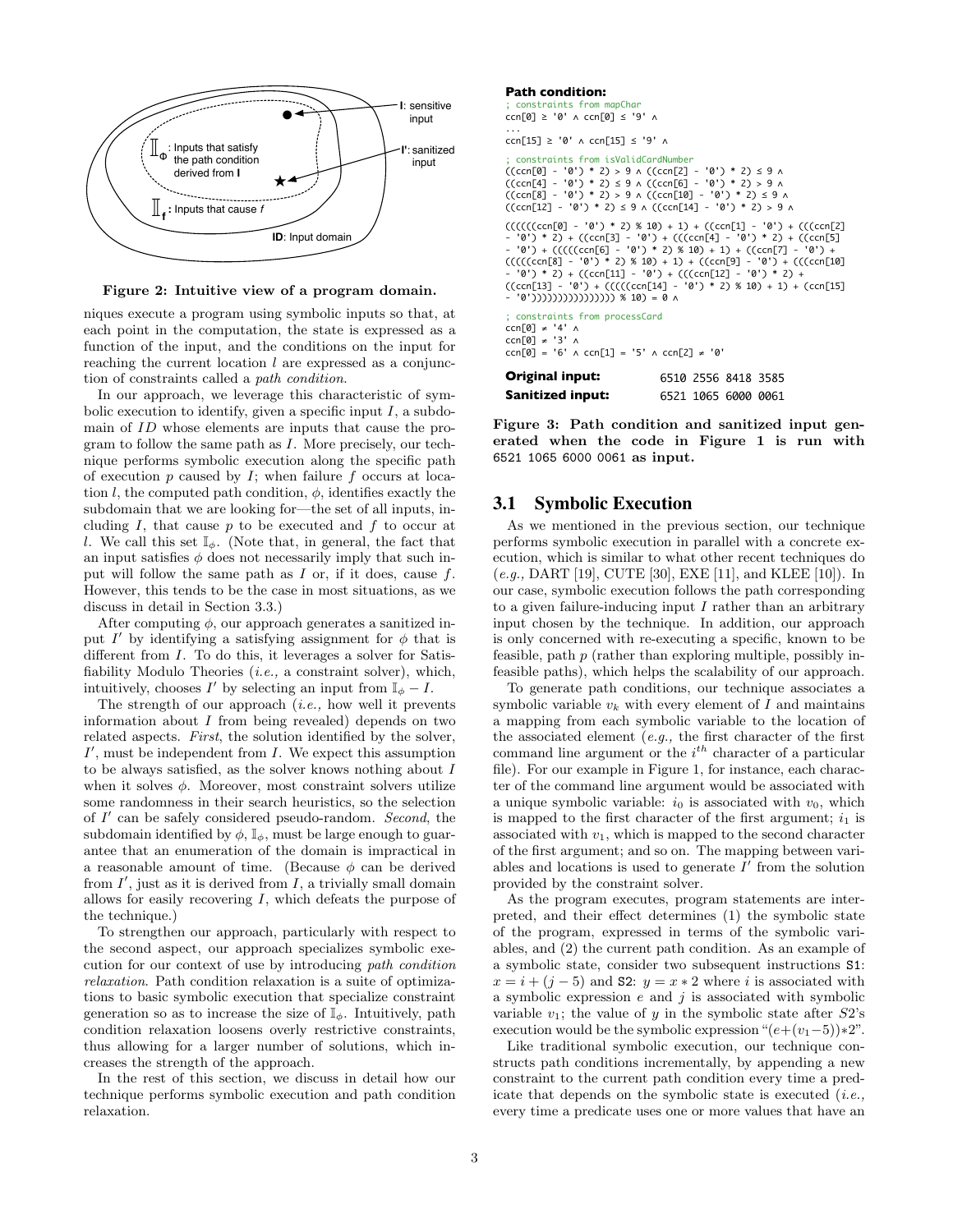associated symbolic expression). The constraint encodes the condition on the symbolic variables under which the predicate evaluates in the same way as the concrete execution. To illustrate, we again use our motivating example. When line 24 is executed for the first time, c is associated with symbolic variable  $v_{15}$ , has the concrete value  $'1'$ , and is compared with character  $'0'$ . In this case, the predicate evaluates to true because  $'1' \geq '0'$ ; therefore, the constraint " $v_{15} \geq '0''$ " is appended to the path condition. Had the predicate evaluated to false, the constraint " $v_{15}$  < '0'" would have been appended instead. Figure 3 shows the complete path condition generated by running the code for our motivating example with 6521 1065 6000 0061 as input.

After generating the path condition, our technique converts it into a representation that a constraint solver can handle. Currently, no constraint solver can handle the complete set of constructs that can be in a symbolic expression, such as multiplication of two symbolic expressions or bitshifting by a symbolic amount. To handle these cases, our technique leverages a technique called concretization [19,30], which replaces the value of one or more symbolic variables involved in the problematic expressions with their corresponding concrete values. By making some symbolic values concrete, concretization reduces the domain identified by the path condition being solved, thus reducing the amount of information that can be sanitized. Nevertheless, concretization is typically necessary to make the approach practical. On the positive side, constraint solvers are constantly improving, so the number of situations that require concretization is likely to decrease over time.

#### 3.2 Path Condition Relaxation

As we mentioned at the beginning of Section 3, path condition relaxation consists of several optimizations that modify the way path conditions are generated to increase the number of solutions for the computed conditions. There are many situations in which path condition construction can be optimized. In the following, we describe the four optimizations that our technique currently uses.

Array inequality. Typically, a comparison between two arrays is performed by iterating over the arrays and performing a pairwise comparison between corresponding elements. In traditional symbolic execution, the result of each comparison would be recorded as a constraint in the path condition. Therefore, only inputs that cause every comparison to evaluate the same way as the observed execution would satisfy the path condition. For example, assume that  $a = \{1, 2, 3\}$ ,  $b = [1, 2, 4]$ , a's elements are associated with symbolic expressions  $e_1, e_2$ , and  $e_3$ , and b's elements are associated with symbolic expressions  $e_4$ ,  $e_5$ , and  $e_6$ . Checking the equality of these arrays would add the constraints " $e_1 = e_4$ ", " $e_2 = e_5$ " and " $e_3 \neq e_6$ " to the path condition.

The key intuition behind our optimization of array comparisons is that such comparisons are essentially atomic operations. Therefore, when arrays are not equal, our technique can replace the constraints that encode the individual comparisons with a constraint that simply requires that at least one comparison evaluates to false (*i.e.*, at least one element is different). For the previous example, the constraint " $v_1 \neq v_3 \vee v_2 \neq v_4 \vee v_3 \neq v_6$ " would be added. All variable assignments that satisfy the original constraints also satisfy the relaxed one, but this latter is also satisfied by many other assignments  $(e.g., a = [2, 2, 3], b = [1, 2, 4]).$ 

Multi-clause conditionals. In many languages, commonly used Boolean operators such as "and" and "or" are evaluated with short-circuit or minimal evaluation semantics; only the minimal amount of evaluation is done to determine the value of the expression. For example, consider the conditional " $if(i_1 > 5 \mid i_2 > 5)$ ". If  $i_1$ 's value is 6, then " $i_2 > 5$ " will not be evaluated, as the outcome of the condition is known after the evaluation of " $i_1 > 5$ ". Because the rest of the conditional is not evaluated, the path condition will only include the constraint " $v_1 > 5$ ". Like for array inequalities, such path conditions exclude a large number of assignments that would cause the conditional to evaluate to the same value (e.g.,  $a = 0$ ,  $b = 6$ ).

To generate relaxed path conditions for multi-clause conditionals, our technique generates constraints that encode all clauses in the conditional, not just those evaluated at runtime. For example, if the conditional " $if(i_1 > 5 \mid i_2 > 5)$ " were to evaluate to true, our technique would generate the constraint " $v_1 > 5 \vee v_2 > 5$ ". Conversely, if the conditional were to evaluate to false, the constraint " $v_1 < 5 \land v_2 < 5$ " would be generated. Clauses joined by "and" and conditionals comprised of more than two clauses are handled in a similar manner.

Switch statements. Switch statements are similar to multi-clause conditionals in that multiple values can cause the switch to jump to the same target  $(i.e.,$  for default targets or case statements that immediately fall through to their successor). If the default branch is taken, our technique generates a constraint of the form " $v_i \neq c_1 \wedge \ldots \wedge v_i \neq c_n$ ", where  $v_i$  is the symbolic expression associated with the value compared by the switch statement, and each  $c$  is the value of one of the case statements inside the switch; the constraint forces the value of  $v_i$  to be different from all of the values in the case statements, but does not further restrict the range of values that can be chosen. Conversely, if one of the cases of the switch statement is taken, the technique generates a constraint of the form " $v_i = c_1 \vee \ldots \vee v_i = c_n$ ", where  $v_i$ is again, the symbolic expression associated with the value compared by the switch statement, and each c is one of the values of the cases that branch to the same target.

Array reads. Array accesses are a another case in which concretization is typically performed. For example, assume that  $a = [2, 0, 1]$ , and that x has the value "0" and is associated with symbolic expression e when statement "" $if(a[x] >$ 0)" is executed. For this statement, e would be concretized to "0" to ensure that the same path is followed.

Similar to the cases we discussed previously, concretizing in this case is unnecessarily restrictive, as multiple values in an array can satisfy the same condition. In our previous example, for instance, the values "2" at index 0 and "1" at index 2 will both cause the conditional to evaluate to true, which means that  $e$  can be equal to either "2" or "0". To generate path conditions that take this possibility into account, our technique uses an approach similar in nature to the one proposed by Elkarablieh and colleagues [18]. Essentially, our technique encodes a snapshot of the contents of the array into the path condition as sequence of ternary-expressions. Continuing with the previous example, the technique would generate the constraints " $((e == 0)$  ? 2 :  $(e == 1)$  ?  $0 : 1) > 0 \land e > 0 \land e < 3$ ". These constraints ensure that the value of e is within the bounds of a, but otherwise allow it to be any value that satisfies the conditional.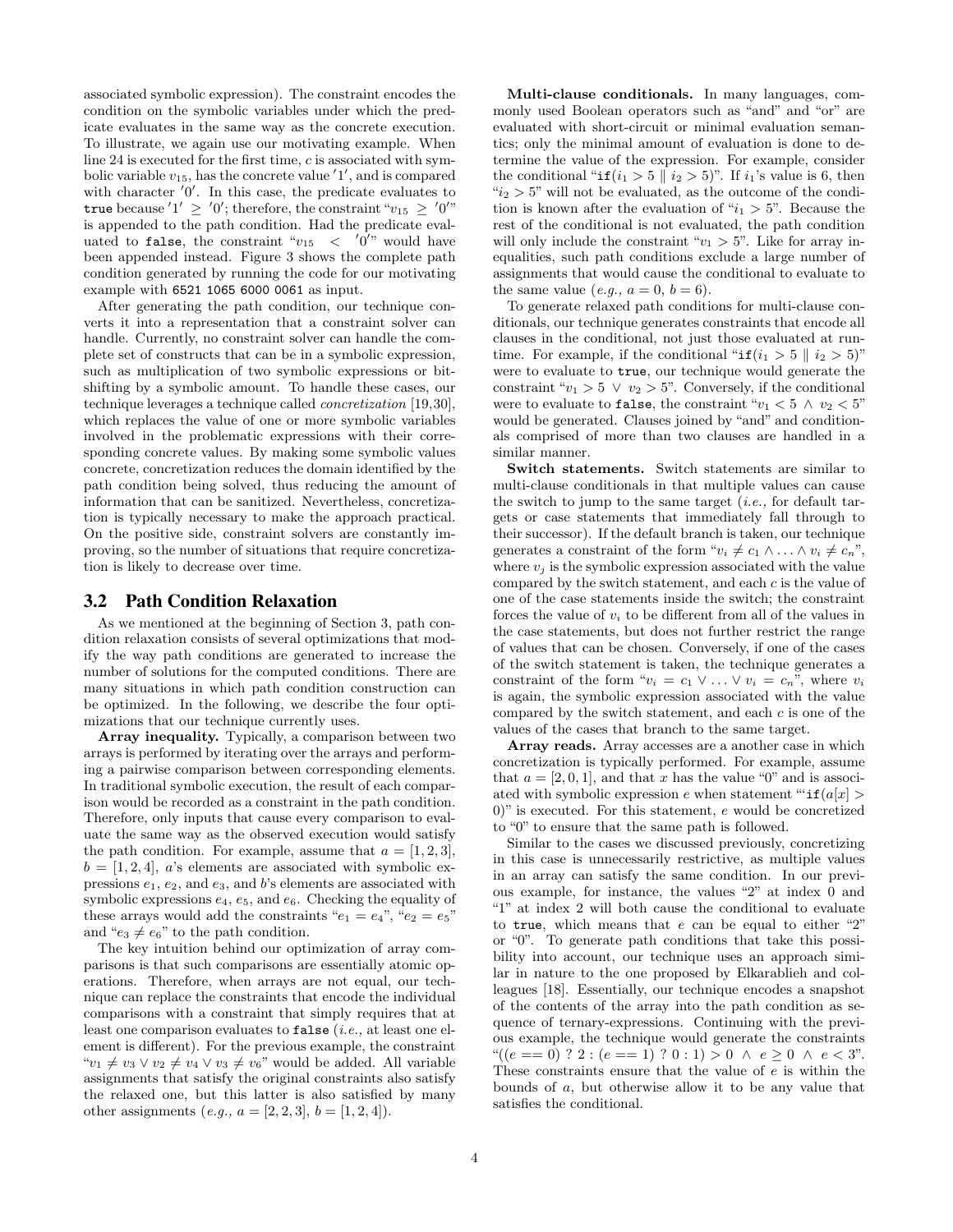## 3.3 Assumptions

Our technique is based on the assumption that any input that satisfies path condition  $\phi$  not only follows the same path as the original failure-inducing input  $I$ , but also results in the same failure  $f$ . In practice, this requires that the necessary conditions for f are encoded in  $\phi$ . Intuitively, the only cases in which this assumption does not hold are non-determinism and implicit checks.

If the program being considered is non-deterministic, our technique may not be able to generate sanitized inputs that reproduce the failure because it cannot guarantee that events such as thread switches always occur in the same order. Note that this problem is common to all debugging-related techniques and not specific to our approach. Like for these techniques, the issue could be addressed by leveraging a capture/replay technique that supports deterministic replay  $(e.g., [4])$ . (As we stated in the Introduction, our technique is meant to be used in conjunction with a technique for execution capture and replay.)

Implicit checks are checks that are performed by an entity that is external to the application and, thus, are not observable by the symbolic execution. Two typical examples of implicit checks are checks performed by the underlying runtime system (e.g., checks that may result in a divisionby-zero or out-of-memory error) and checks performed by a human oracle (e.g., a tester that classifies an execution as failing because the outcome produced is different from the expected one).

Because these checks are not performed by the application, they would not be included as constraints in the path condition  $\phi$ , and an input that satisfies  $\phi$  may fail to reproduce f. Although this issue exists, we believe it is of limited relevance in most cases, for several reasons. First, although (some types of) implicit checks occur frequently, we expect that the majority of them will be irrelevant because, as confirmed by our evaluation, they constraint variables that are not directly or indirectly related to the failure. Therefore, in the worst case, our technique could simply ignore cases for which the sanitized input cannot reproduce  $f$  and focus on the remaining failures. Second, we can automatically account for implicit checks that occur within the runtime system by making them explicit. To account for divisionby-zero errors, for instance, our technique could add an explicit check of the denominator's value every time a division is encountered. Third, in the case of checks that cannot be automatically handled, such as human or external checks, we could either ignore the corresponding failures, as discussed above, or rely on some form of built-in oracle. (This is analogous to relying on an accurate automated oracle, as many automated debugging techniques do.)

#### 4. EVALUATION

To evaluate our technique we implemented it in a prototype tool, called CAMOUFLAGE, and investigated the following research questions:

- RQ1: Feasibility—Can our approach generate, in a reasonable amount of time, sanitized inputs that reproduce the original failure?
- RQ2: Strength—How much information about the original failure-inducing inputs is revealed by the approach?
- RQ3: Effectiveness—Are the sanitized inputs generated by our approach safe to send to developers?

Note that RQ2 provides an objective assessment of our technique; it does not make any assumptions about whether the revealed information is actually sensitive. Conversely, RQ3 does take into account whether the information that is revealed is indeed sensitive.

The remainder of this section discusses CAMOUFLAGE, our subjects, and our experimental protocol and results.

#### 4.1 Prototype Tool

Our CAMOUFLAGE tool is a prototype implementation of our technique for applications written in the Java language. It consists of two separate components: the constraint generator and the input sanitizer. (We consider the capture/replay tool that would provide inputs to be sanitized to camou-FLAGE as an external component.) The current implementation of the constraint generator is an extension to NASA's explicit state software model checker for Java software: Java PathFinder (JPF) (http://javapathfinder.sourceforge.net/). We chose JPF as the basis for the constraint generator because it has many capabilities that simplify our implementation (e.g., bytecode overloading and uncaught exception handling) and has been successfully extended with features similar to the ones we need  $(i.e.,$  concolic execution [23] and symbolic execution [32]). In fact, we were able to reuse some portions of the concolic execution extension in our tool.

To assign symbolic variables to an application's inputs, we use JPF's method interception capabilities to wrap all native methods in the java.io package. Because, ultimately, all file and network inputs are read by these methods, camouflage can easily associate a symbolic variable with every input read from these sources. To handle other sources of input, we also wrap the main method (to handle command line arguments) and the appropriate methods for reading environment variables and system properties. By default, camouflage assumes that all inputs are sensitive. However, as a convenience, it also allows users to specify that inputs read from specific sources should not be associated with a symbolic variable. This feature is useful, for example, in cases where it is known that inputs read from certain files or network streams are not sensitive and do not need to be sanitized. To implement our specialized path condition generation (see Section 3.2), we use JPF's bytecode overloading facilities to replace each Java bytecode with a modified version that replicates the instruction's original semantics, but also performs the necessary steps for generating path conditions. Finally, to identify when failures occur, we use JPF's VMListener interface to intercept uncaught exceptions.

When the execution reaches the point of failure, and the failure occurs, the constraint generator writes the recorded path condition to disk. In addition, it also stores a set of constraints that prevent the constraint solver from selecting the original input. These additional constraints are necessary; we have encountered instances, albeit rarely, where without these constraints, the solver happened to select inputs that were unnecessarily similar to the original inputs  $(i.e.,$ portions of the sanitized input were identical to the corresponding portions of the original input, even though other values could have been chosen). Note that we add these additional constraints as "discardable" constraints that can be ignored if the constraint solver cannot satisfy them. If these constraints could not be ignored, there may be cases where their presence would make the path condition unsatisfiable  $(e.g.,$  when portions of an input *must* have a given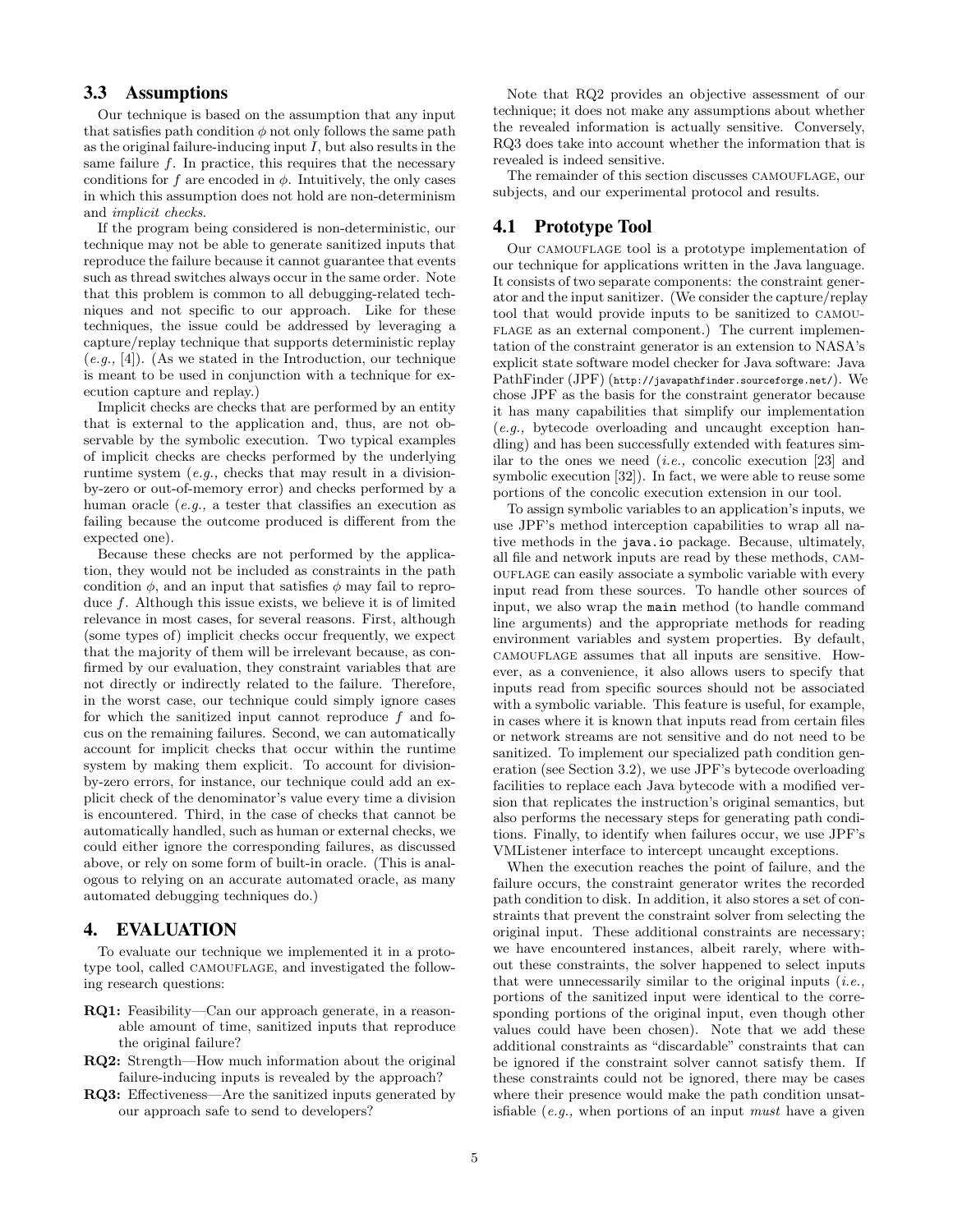value for the failure of interest to occur). Using discardable constraints allows CAMOUFLAGE to handle these situations.

The input sanitizer is implemented as a set of Ruby scripts and works as follows. First, it transforms the constraints produced by the constraint generator into a format understood by the constraint solver. Then, it invokes the constraint solver to find a solution for the constraints. Finally, it transforms the solution provided by the constraint solver into a concrete input that can be sent to developers. As our constraint solver, we choose YICES [16] because of its support for bit vector operations and discardable constraints. Among the constraint solvers that we are aware of, it is the only one to support both of these features. Using bit vectors for symbolic variables allows our implementation to handle bit shifts and masks, which are commonly used in the Java libraries. However, using bit vectors does have one drawback: currently, no constraint solver, including YICES, supports floating point arithmetic on bit vectors. This means that CAMOUFLAGE does not support associating a symbolic variable with floats or doubles.

### 4.2 Subjects

The goal of our technique is to generate sanitized inputs that cause the same failures as the original input while revealing as little information as possible. To suitably evaluate our technique with respect to this goal, we selected applications with known faults that process information that can be considered private or sensitive: NanoXML (16 faults), which is available from the Software-artifact Infrastructure Repository (SIR) [15], a Java version of printtokens (2 faults), whose original C implementation is also available from SIR; the address book component of the Columba email client version 1.4 (1 fault) (http://www.columbamail.org); and version 1.0 of htmlparser (1 fault) (http://htmlparser.sourceforge.net). For each fault, we selected multiple failure-inducing inputs. For NanoXML and printtokens, we used the failure-inducing inputs provided with the two applications. For Columba and htmlparser, we constructed representative inputs by hand. In total, we used 170 failure-inducing inputs that range in size from several hundred bytes to over 5 megabytes.

#### 4.3 RQ1: Feasibility

The goal of our first research question is to assess whether the amount of time needed to generate sanitized inputs is reasonable and whether the sanitized inputs reproduce the original failure. To generate the data necessary for investigating these questions, we proceeded as follows: for each failure-inducing input, we used CAMOUFLAGE to run the application and generate a sanitized version of such input. In addition, we recorded two measurements: (1) the amount of time needed by CAMOUFLAGE to generate the path condition and (2) the amount of time needed by the constraint solver to solve the generated path condition.

The top-half of Figure 4 presents a bar chart that shows, for each fault, the average amount of time CAMOUFLAGE needed to generate path conditions. The bottom-half of the figure shows the average amount of time needed by the constraint solver to solve the generated path conditions. As the figure shows, the amount of time needed to generate path conditions ranges from an average of 162 seconds (for printtokens) to an average of 533 seconds (for htmlparser). The amount of time needed to solve the path conditions ranges from an average of 0.1 seconds (for printtokens) to an average of 15.7 seconds (for Columba). For all of the failureinducing inputs that we considered, CAMOUFLAGE was able to generate a sanitized version in less than 10 minutes. Because CAMOUFLAGE is designed to run off-line, during idle periods when free cycles are available  $(e.q.,$  overnight), the approach is clearly practical. Users will only experience the overhead caused by the capture/replay technique used, which have been shown to be in the single digits for modern approaches [4, 14].

To determine whether the sanitized inputs reproduce the original failures, we executed our subject applications with their sanitized inputs and manually inspected the outcomes. We found that all 170 sanitized inputs produced by camou-FLAGE successfully reproduced the original failure.

#### 4.4 RQ2: Strength

To assess the strength of the sanitization performed by camouflage, we used the following two metrics: bits of information revealed and residue. The first metric, bits of information revealed, is a standard entropy measure that has been used in related work [12, 33]. Intuitively, it measures how much information is revealed by the technique by calculating how many inputs satisfy the path condition  $(i.e.,$ the number of inputs in  $\mathbb{I}_{\phi}$ ). In general, a sanitized input reveals  $\sum_{i\in I'} |log_2(x_i)|$  bits of information about I, where  $x_i$  is the number of solutions to the constraints involving i divided by the size of i's input domain. For example, assume that  $i'_0$  is an 8-bit character (*i.e.*, its input domain contains 256 values) and that 5 of the 256 possible values satisfy the constraints on  $i'_0$ . In this case,  $i'_0$  reveals approximately 5.76 of the 8 total bits of information about  $i_0$ . Because computing  $x_i$  exactly is difficult and expensive when constraints involve multiple input elements, we chose to use an algorithm by Martin that quickly provides an accurate over-approximation of  $x_i$  [28].

The bits-of-information-revealed metric provides a good starting point for assessing the strength of the sanitization. However, its results can be misleading. For example, it is possible to decrease the amount of bits revealed while large portions of the input remain unchanged. To illustrate this situation, consider a program that reads 10 characters as input. Assume that the constraints on each of the last 5 characters have 10 possible solutions, while the first 5 characters must remain the same. If the number of possible solutions for the second 5 characters is increased from 10 to 200, the amount of information revealed decreases from 63.3 bits to 41.7 bits. This decrease correctly indicates that it is now more difficult to recover the original input, but it fails to indicate that half of the input is unchanged, a fact that may be important, especially if the first half of the input is more sensitive than the second half.

Our second metric, residue, addresses this shortcoming. Residue is essentially the number of inputs that remain unchanged after sanitization. For the example mentioned in the previous paragraph, the percentage of residue would not change if the number of possible solutions for the second 5 characters increased from 10 to 200, thus indicating that sanitization may not have been as effective as the bits of information revealed metric would suggest. By using both metrics, we can assess the strength of the sanitization performed by CAMOUFLAGE from multiple perspectives and better judge how much information about the failure-inducing inputs is revealed by their sanitized versions.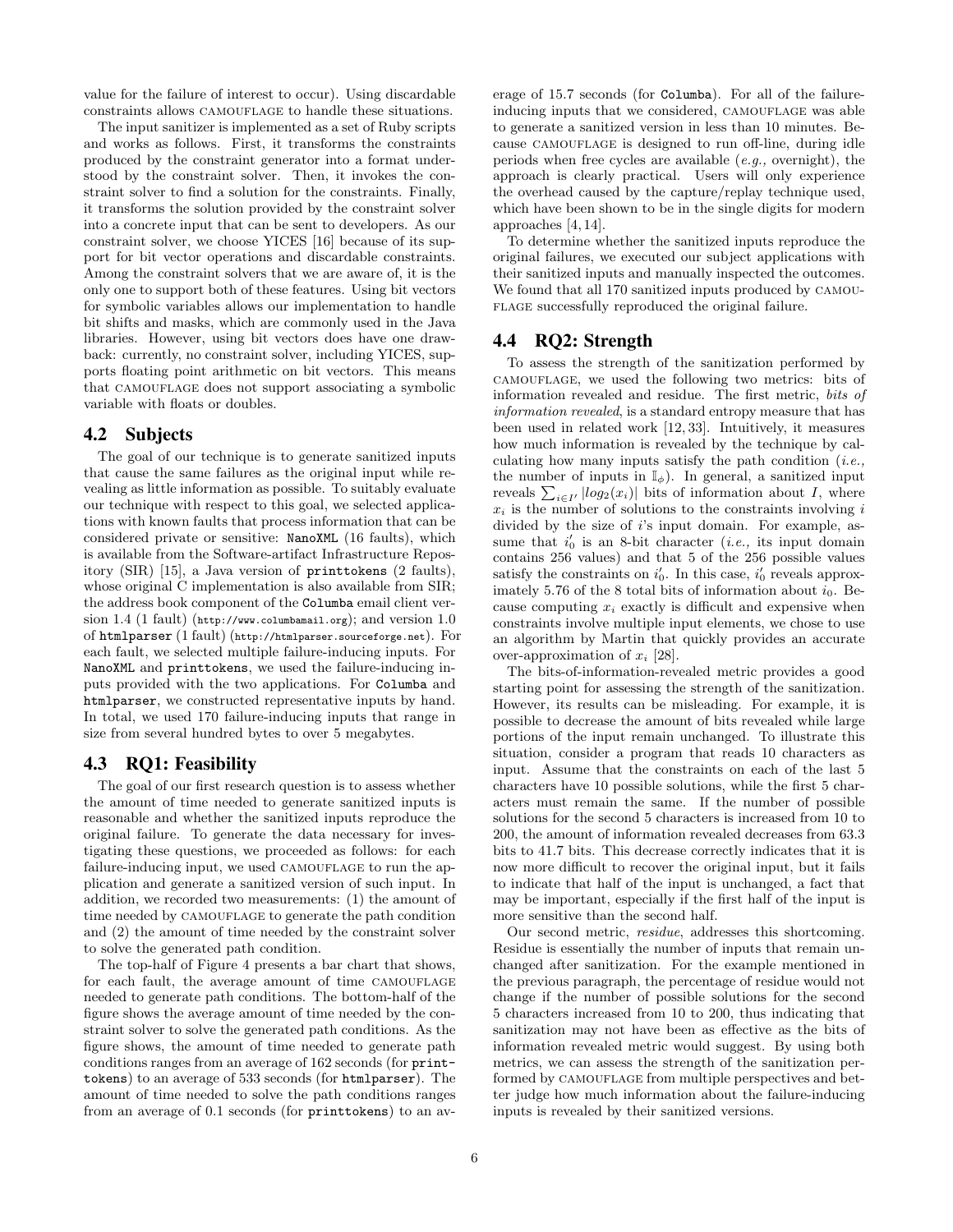

Figure 4: Bar charts showing, for each fault, the average amount of time needed to execute the subject and generate the corresponding path condition (top) and average amount of time needed for the constraint solver to find a solution (bottom).



Figure 5: Box plots showing, for each fault, the bits of information revealed as a percentage of the total number of bits in the input (top) and the percentage of residue (bottom) that remains after sanitization.

Figure 5 presents two box-and-whisker plots that show, for each fault and failure-inducing input, the bits of information revealed by the sanitized input as a percentage of the total number of bits in the failure-inducing input (top) and the percentage of residue in the sanitized input (bottom). For the subjects we considered, the average percentage of bits of information revealed ranges from 2.3% to 76.5%, with an overall average of 30.6% and the average percentage of residue ranges from 1.5% to 65%, with an overall average of 30%. Although these results confirm that, in general, it is impossible to generate sanitized inputs that reveal no information about the original inputs, they are also encouraging; the majority of sanitized inputs produced by CAMOUFLAGE only reveal a limited amount of information. (Moreover, as the results discussed in the next section show, the information revealed is unlikely to be sensitive.) The results also suggest that the strength of the sanitization performed by CAMOUFLAGE depends not only on the subject application, but also on the specific input and can vary widely even among different inputs that trigger the same fault.

#### 4.5 RQ3: Effectiveness

The results of RQ2's investigation provide an objective measure of the sanitation performed by CAMOUFLAGE. However, without considering whether the revealed information is actually sensitive, it is difficult to accurately assess if sanitized inputs can safely be sent to developers. Performing such an assessment is the goal of the study addressing RQ3. In this study, we conducted an in-depth, qualitative assessment of all the sanitized inputs generated by CAMOUFLAGE that takes into account whether the revealed information is sensitive. To make this determination, we manually inspected each failure-inducing input and its sanitized version. (As the discussion of the specific sanitization cases in the rest of this section will show, for the subjects we considered the distinction between sensitive and not sensitive was fairly clear-cut.) For all 170 sanitized inputs, we found that they did not reveal any information that we believe to be sensitive. In the rest of this section, we provide a detailed description of our analysis for three sanitized inputs: one for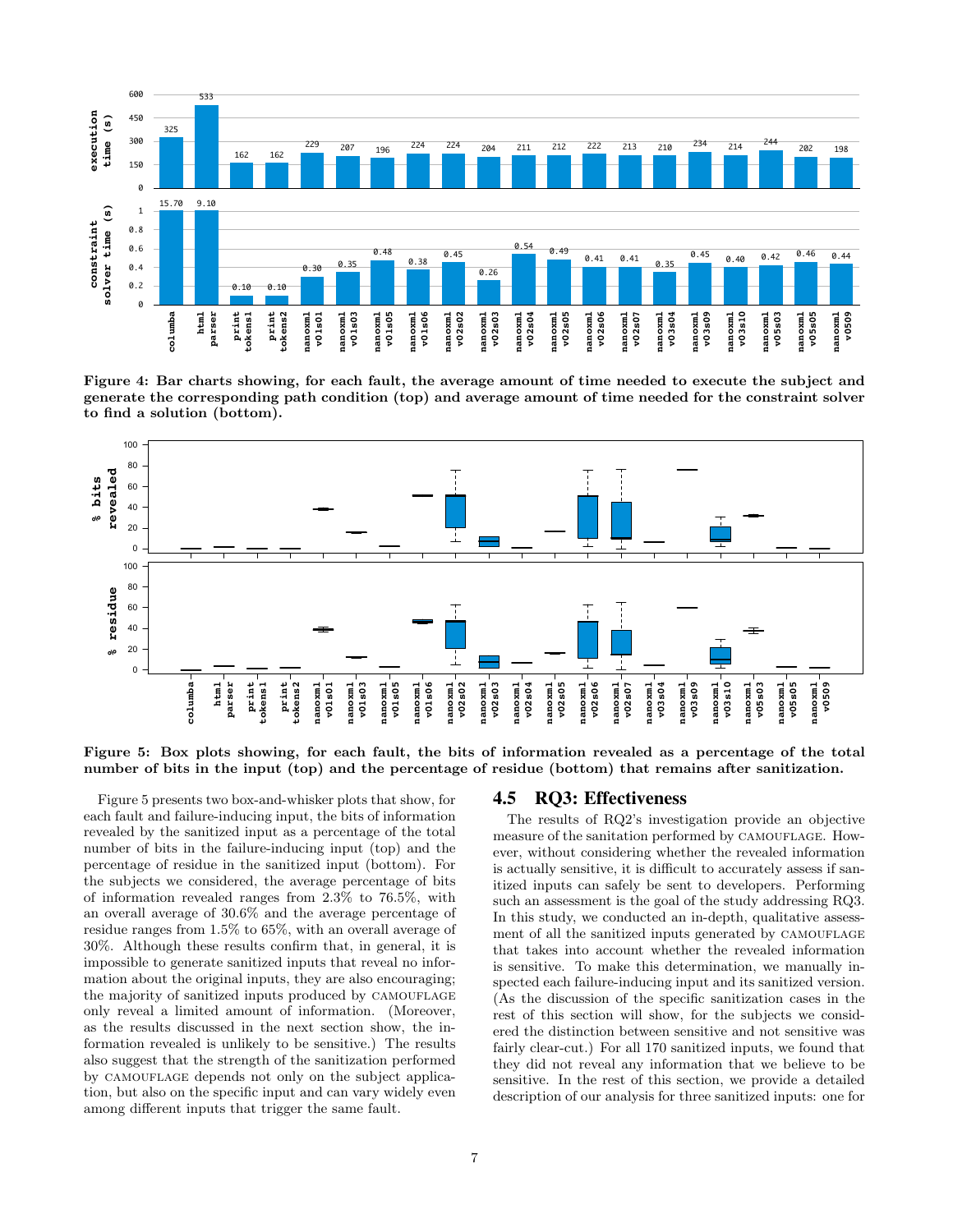```
<!DOCTYPE Foo [
      <!ELEMENT Foo (ns:Bar)>
      <!ATTLIST Foo
               xmlns CDATA #FIXED 'http://nanoxml.n3.net/bar'
        a CDATA #REQUIRED>
      <!ELEMENT ns:Bar (Blah)>
      <!ATTLIST ns:Bar
               xmlns:ns CDATA #FIXED 'http://nanoxml.n3.net/bar'>
      <!ELEMENT Blah EMPTY>
      <!ATTLIST Blah
               x    CDATA #REQUIRED
               ns:x CDATA #REQUIRED>
]>
<!-- comment -->
<Foo a='test' b='test1' c='test2'>vaz
      <ns:Bar>
              <Blah x="1" ns:x="2"/>
   \epsilon/ns·Bars
</Foo>
```
Figure 6: Failure-inducing input for NanoXML.

NanoXML, one for the address book component of Columba, and one for htmlparser. We chose to present these inputs because, among the failure-inducing inputs for each application, they have the highest percentage of bits of information revealed and residue. Consequently, they are the most likely to actually reveal sensitive information.

Figures 6, 7, and 8 show representations of the portions of the original inputs that can and cannot be changed  $(i.e.,$ residue) for the inputs we are presenting. In these figures, portions of the inputs that can be changed are colored gray, while portions that cannot be changed are colored black.

NanoXML. The input for NanoXML shown in Figure 6 is an XML file available from SIR repository. The fault triggered by this input causes NanoXML to incorrectly handle closing tags. As the figure shows, the portions of this file that cannot be changed do not contain any sensitive information. The literals "DOCTYPE", "ATTLIST", and "FIXED" are keywords of the language used to specify document type definitions, and NanoXML specifically checks for their presence. Similarly, the angle brackets, exclamation points, hyphens, double quotation marks, backslashes, and equals signs that cannot be changed are necessary because they define the structure of the XML document. Conversely, portions of the input that are likely to contain sensitive information, such as XML tag names, attribute values, and tag bodies, can all be changed without preventing the modified input from reproducing the failure. Therefore, although a relatively large percentage of the file cannot be changed  $(\approx 65\%)$ , we can consider the input to be sanitized because it contains, to the best of our knowledge, no real sensitive information.

Columba. The input for Columba shown in Figure 7 is a comma-separated-value file of contact information. The entries in each row are a contact's first name, last name, sort key, nickname, work phone, and home phone. The fault that this file triggers is in a section of Columba that handles the email portions of each row. Columba assumes that each contact has either a work or a home email address. If this assumption is violated, as it is by the second-to-last row in the part of the input shown in Figure 7, an exception is thrown. The results of sanitizing this input are similar to the results of sanitizing the input for NanoXML; the structural elements of the file (i.e., the commas that separate the individual

```
...
Wayne, Bartley, Bartley, Wayne, wbartly@acp.com,,
Ronald,Kahle,Kahle,Ron,ron.kahle@kahle.com,,
Wilma,Lavelle,Lavelle,Wilma,,lavelle678@aol.com,
Jesse,Hammonds,Hammonds,Jesse,,hamj34@comcast.com,
Amy,Uhl,Uhl,Amy,uhla@corp1,com,uhla@gmail.com,
Hazel,Miracle,Miracle,Hazel,hazel.miracle@corp2.com,,
Roxanne,Nealy,Nealy,Roxie,,roxie.nearly@gmail.com,
Heather, Kane, Kane, Heather, kaneh@corp2.com,,
Rosa,Stovall,Stovall,Rosa,,sstoval@aol.com,
Peter, Hyden, Hyden, Pete,, peteh1989@velocity.net,
Jeffrey,Wesson,Wesson,Jeff,jwesson@corp4.com,,
Virginia,Mendoza,Mendoza,Ginny,gmendoza@corp4.com,,
Richard,Robledo,Robledo,Ralph,ralphrobledo@corp1.com,,
Edward,Blanding,Blanding,Ed,,eblanding@gmail.com,
Sean,Pulliam,Pulliam,Sean,spulliam@corp2.com,,
Steven,Kocher,Kocher,Steve,kocher@kocher.com,,
Tony,Whitlock,Whitlock,Tony,,tw14567@aol.com,
Frank,Earl,Earl,Frankie,,,
Shelly,Riojas,Riojas,Shelly,srojas@corp6.com,,
...
```
#### Figure 7: Failure-inducing input for Columba's address book component.

```
<?xml version="1.0" encoding="UTF-8" ?>
<!DOCTYPE html PUBLIC "-//W3C//DTD XHTML 1.1//EN" "http://
www.w3.org/TR/xhtml11/DTD/xhtml11.dtd">
<html xmlns="http://www.w3.org/1999/xhtml" xml:lang="en">
<head>
<title>james clause @ gatech | home</title>
<style type="text/css" media="screen" title="">
<!--/*--><![CDATA[<!--*/
  body {
    margin: 0px;
...
/*]]>*/-->
</style>
</head>
<body>
 ...
</body>
Figure 8: Failure-inducing input for htmlparser.
```
fields) cannot be changed, but the non-structural elements (i.e., each contact's first name, last name, and so on) can all be changed. Consequently, we can conclude that the input produced by CAMOUFLAGE is sanitized  $(i.e.,$  contains no sensitive information) and can be safely sent to developers.

HtmlParser. The input for htmlparser shown in Figure 8 is an HTML file taken from the website of one of the authors. The fault that this input triggers is in the tag-processing portion of htmlparser, which scans for pairs of angle brackets and backslashes. This version of htmlparser incorrectly handles several angle brackets around the CDATA portion of the file, which causes a mismatch between opening and closing brackets and leads, ultimately, to an exception being thrown. For this input, the only parts that cannot be changed are the angle brackets and backslashes, which are explicitly matched by the tag parser. Again, the portions of the input that are most likely to be sensitive the contents of the web page and the style sheet—have all been changed.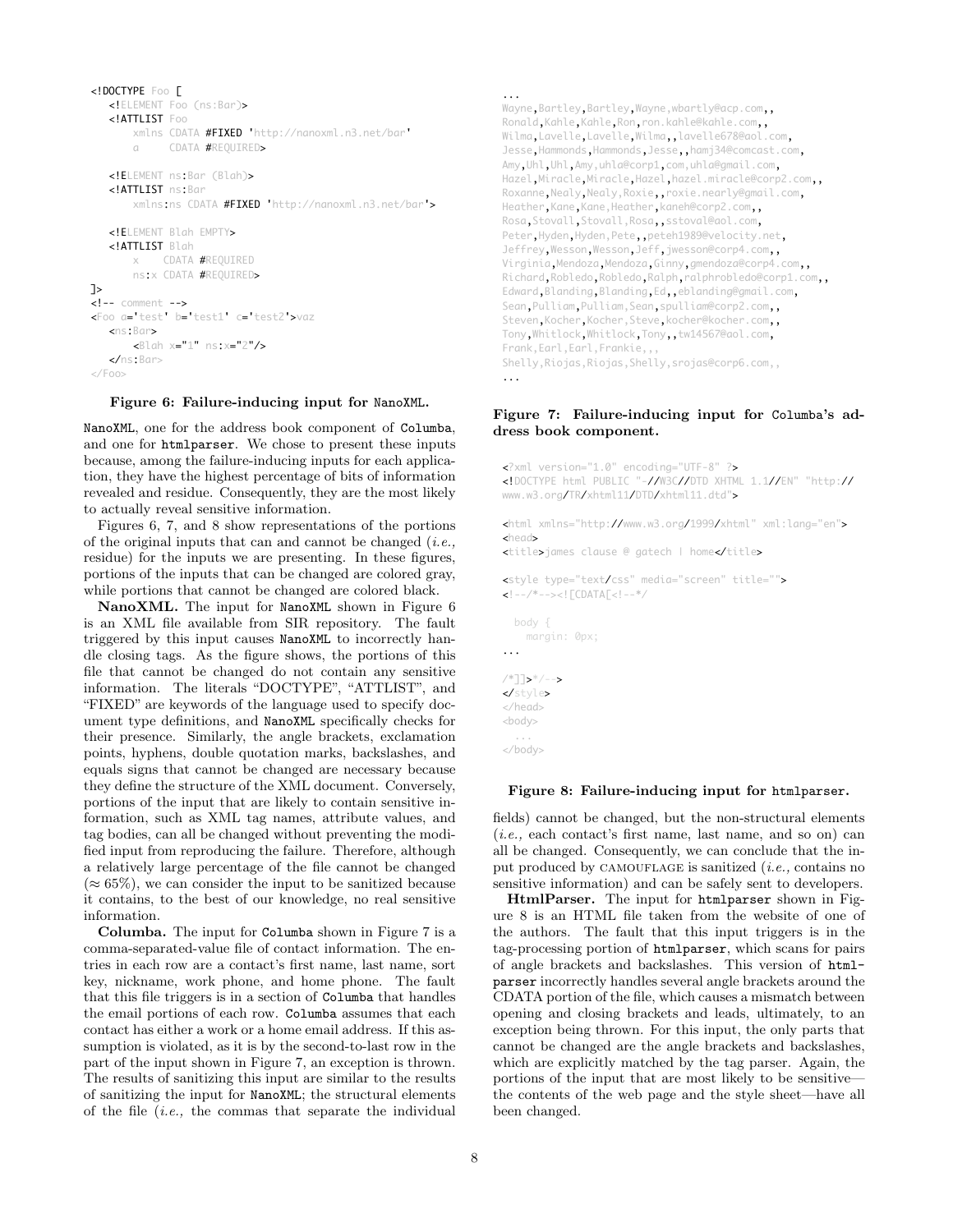Overall conclusions. For the three failure-inducing inputs that we presented above, and the additional 167 inputs that we considered in our evaluation, CAMOUFLAGE was always able to sanitize the inputs by removing all of the portions of the inputs that we considered to be sensitive. These results are encouraging because they provide initial, but strong, evidence that CAMOUFLAGE can generate sanitized failure-inducing inputs that could be safely sent to developers.

#### 4.6 Threats to Validity

Because we used a limited number of subjects and faults, our results may not generalize. However, both the subjects and the faults we considered are real and representative of the type of situations we expect to encounter in practice. Therefore, we believe that these results, albeit preliminary, are promising and warrant additional experimentation with more varied and larger subjects.

#### 5. RELATED WORK

Currently, only a few techniques directly address the problem of eliminating sensitive information from captured data.

The technique most closely related to ours is the one proposed by Castro and colleagues [12], which is also based on symbolic execution. The main advantage of our technique over theirs is the use of a customized symbolic execution algorithm, rather than a traditional one, which enables our approach to generate larger sub-domains and should ultimately result in a more effective sanitization. Although we cannot perform a direct comparison of the two approaches because their implementation (1) works for x86 binaries and (2) is not publicly available, we performed a study to get an initial assessment of the difference in effectiveness between the two techniques. To do this, we developed a Java implementation of Castro and colleagues' technique using JPF's symbolic execution engine and compared its performance with the performance of CAMOUFLAGE (in terms of time needed to generate sanitized inputs, bits of information revealed, and residue) when run on our set of subjects and failure-inducing inputs. The results of this comparison show that CAMOUFLAGE required only slightly more time to generate sanitized inputs, and, on average, the sanitized inputs generated by CAMOUFLAGE revealed  $30\%$  less bits of information and contained 40% less residue. With the caveat of a potential implementation bias, these results provide clear evidence that our technique can be more effective at sanitizing inputs than Castro and colleagues' technique.

Broadwell and colleagues' SCRASH tool uses a form of secure information flow (dynamic tainting) to identify where sensitive information is stored inside a crash dump [9]. During an execution, an initial set of of data is marked as sensitive. As the execution progresses, any data that is derived from this initial set is also marked as sensitive. Finally, when a crash occurs, any data that is marked as sensitive is excluded from the crash dump that is sent to developers. The main practical limitation of this approach is the difficulty in identifying the initial set of sensitive data—it is unreasonable to expect users to perform this step, and relying on the application's developers is equivalent to trusting them with access to the sensitive data. Furthermore, unlike our technique, Scrash does not attempt to sanitize sensitive data, but simply avoids sending it to the developers, which would result in a loss of potentially useful information on the developers' side. In addition, their technique is performed on-line and, unlike our technique, may subject users to high runtime overheads.

Wang and colleagues propose an approach, PANALYST [33], that aims to reconstruct failure-inducing inputs on developers' machines by using a combination of dynamic taint analysis, symbolic execution, and collection of answers to questions sent to a client running on the user's machine. Answers provided by the client determine which direction the symbolic execution takes when encountering branches that depend on sensitive information and what values are read or written by memory accesses through sensitive pointers. The client will answer all questions that do not involve sensitive information, but will only disclose up to a predetermined amount of sensitive information. Like for Scrash, the main practical limitation of this technique is the difficulty in identifying which information is sensitive and how much sensitive information is safe to send to developers. In addition, there are also technical limitations that may prevent the approach from scaling beyond the stateless packet processing application on which it has been evaluated.

In addition to the techniques that are directly related to ours, there is also a large body of work that is concerned with anonymizing data sets (e.g., databases or spreadsheets) before they are released to the public  $(e.g., [31, 34, 36])$ . These approaches try to maintain statistical properties of the data (e.g., the distribution of ages across a population) while preventing users of the data from uniquely identifying a specific record (e.g., the age of a specific individual). Typically, this is accomplished by merging data  $(e.g.,\)$  ages  $0-18$  are grouped together) or by adding random noise to the data. Because the conditions for reproducing a failure are typically very specific, these approaches are not suitable for our scenario.

White-box dynamic test generation and fuzzing techniques  $(e.g., [10, 11, 19, 30, 32])$  are also tangentially related to our technique. Instead of solving path conditions to obtain a new set of inputs to reach a known failure, they iteratively generate, negate, and solve path constraints to explore multiple execution paths.

## 6. CONCLUSIONS AND FUTURE WORK

In this paper, we presented a novel technique for sanitizing inputs that cause failures. Given a failure-inducing input, our technique (1) identifies an input set that includes this input together with other inputs that induce the same failure and (2) selects an input different from the initial one from this set. To do this, our technique leverages a specialized version of symbolic execution and various optimizations that aim to increase the size of the failure-revealing input set (so as to increase the effectiveness of the sanitization).

We also presented CAMOUFLAGE, a prototype implementation of our approach for Java programs, and an empirical evaluation of CAMOUFLAGE on 170 failure-inducing inputs for several real applications. The results of the evaluation show that our approach is feasible and effective. For each failure-inducing input that we considered, CAMOUFLAGE was able to generate a sanitized version that reproduced that original failure in less than 10 minutes; an amount of time that is well within the length of typical idle periods on a user's machine. Moreover, manual investigation of the sanitized inputs shows that they do not reveal any potentially sensitive information contained in the original inputs, and could therefore be safely sent to developers.